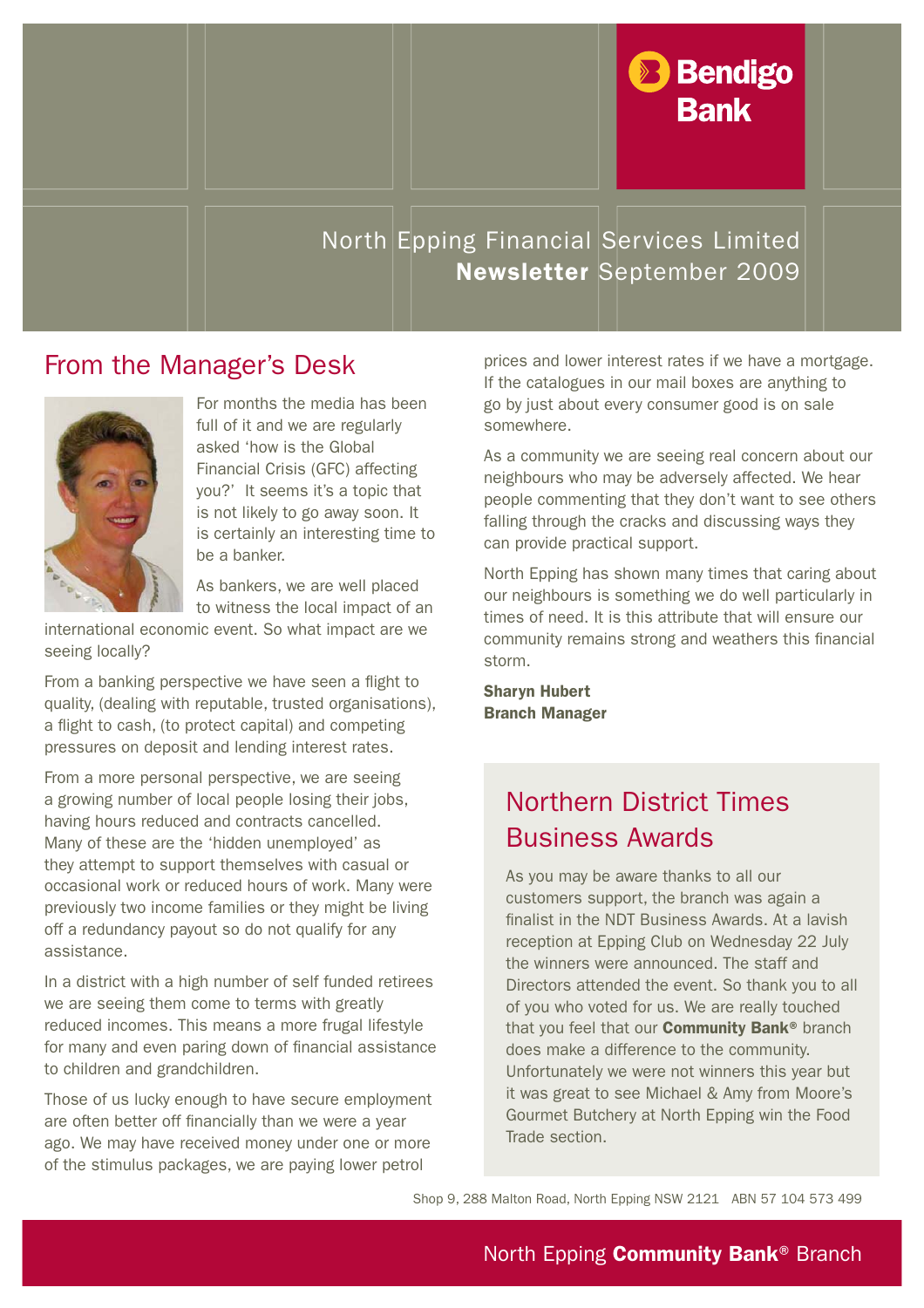# Interesting facts about North Epping

The following facts (and some subjective interpretations) about North Epping's population came to light recently when I was looking over some census information while updating the branches business plan. I hope you find them interesting.

- Percentage of 10 year olds who are male – 70.4% (explains a thing or two about my youngest son!) I wonder what was in the water.
- $\cdot$  Percentage of 42 year olds who are female 69.2% (they are probably the mothers of those 10 year old sons!) (Mine excepted – I can only wish I was still 42.)
- $\cdot$  Percentage of people over 95 who are female  $-$ 100% (they are a hardy lot.)
- $\cdot$  Percentage of all age groups who are male 48.7%
- · There is only one age where the genders are evenly represented – 8 year olds
- $\cdot$  The only age group significantly under represented compared to the Australian average is 20 – 29 year olds. We raise them, they move on then they return to raise their own families. Or are they all on overseas trips assisted by mum and dad?
- $\cdot$  We are far more likely (by 26%) to be married and far less likely to be separated or divorced (by 50%) than the average Australian aged over 15 years.
- If you live in North Epping you most likely are under 20 (18% of population) and therefore have no say in choosing your suburb, or you have made the choice to be here and are aged between 40 and 49 (17% of population).
- · Although almost 31% of us were born overseas we are overwhelmingly Australian with almost 91% of us being Australian citizens.
- $\cdot$  Compared to the Australian average, we are likely to speak a second language (24%), practice a religion (81%), be home owners (82.5%), have children living with us (67%) and work as managers or professionals (54% aged 15 plus).

I wonder how those demographics match your household.

## 2121 Community Award nominatons

Nominations are now invited for the 4th 2121 **Community** Award. This award is an initiative of the branch and aims to recognize an individual who makes a valuable contribution to others in our community. They do not have to



2006 recipient Craig Watford.

be a high profile person just someone who sees a need and addresses it or who gives their time to help others and improve the quality of life for those around them.

Nomination forms are available from the branch or you can send us a letter outlining the details of your nomination and why you feel that person should receive the award. Past nominees may be nominated again. Nominations will close on 31 October 2009 and the winner will be announced at the North Epping Village Fair on Saturday 28 November 2009.

The winner will be decided by an independent panel comprising members of the local community.



#### Save on home loan setup fees

If your current home loan could do with an overhaul then the good news is North Epping Community Bank® Branch will waive the setup fees on all new and transferred home loans – a saving of up to  $$685$  – available until 1 December 2009. $*$ 

That's our sixth birthday gift to you!

So for your perfect home loan, call into Shop 9, 288 Malton Road, North Epping or call 9869 0818 to speak to our friendly staff today.

Terms, conditions, fees, charges and lending criteria apply. \*Offer is only valid on<br>new and transferred home loans taken out with North Epping Community Bank®<br>Branch and approved by 1 December 2009. All other additional with additional securities, documents or valuations. Bendigo and Adelaide Bank Limited, The Bendigo Centre, Bendigo, VIC 3550. ABN 11 068 049 178. AFSL 237879. (S25457)(08/09)

#### North Epping Community Bank® Branch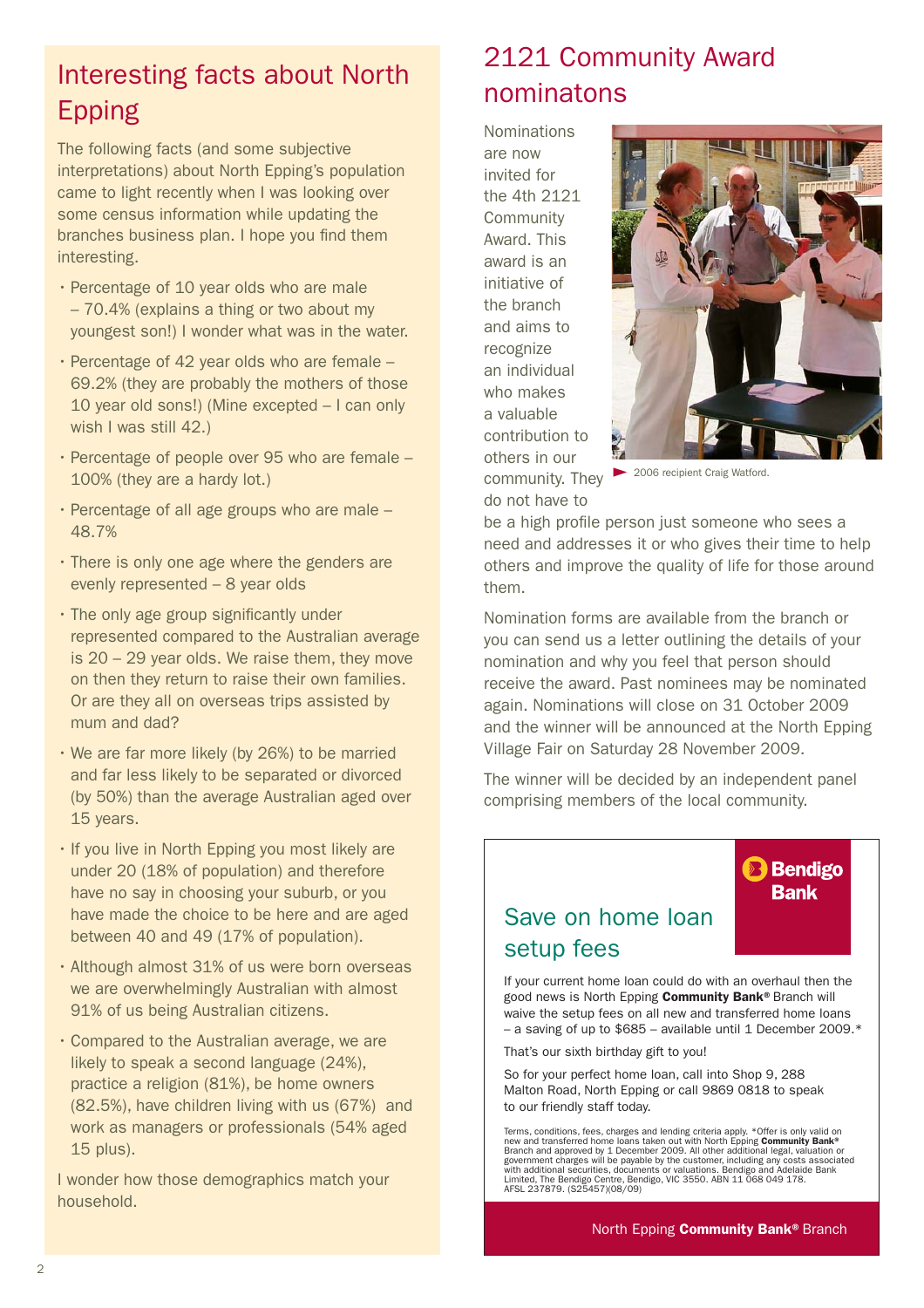#### 2009 Community Grants Program

Our branch has recently committed \$50,000 from our 2008/09 profit for this year's community grants program. Applications for worthwhile purposes are invited from not for profit groups with a local focus. The Community Grants Policy and Application forms are available by contacting the branch. Applications will close on 30 September 2009, with successful applicants to be announced in November.



So far our branch has provided over \$100,000 in sponsorships, grants and financial support to local schools, sports

Chairman Michael Coffey with grant recipients - December 2008.

clubs, aged and youth services and other community groups. That is a lot of reasons why you should bank locally with your **Community Bank®** branch! Remember your banking goes further when you bank with Bendigo so why not call into the branch to have a confidential discussion on how we can help you while you help the community.

#### Recent and upcoming sponsorships

The North Epping Community Bank<sup>®</sup> Branch has in recent months awarded sponsorship to the following organizations:-

- The Shack Epping for their High Achiever Award
- North Epping Bowling Club for its Camellia **Carnival**
- Epping North Public School for its Trivia Night
- Epping Street Fair sponsors of the Talent **Quest**
- North Epping Rangers Presentation Day

### CommUnity Friends

Do you know a neighbour who has always wanted a pet dog but cannot afford to fence their yard to accommodate one? Perhaps you know someone who needs a ramp to access the garden they once enjoyed so much or whose life would be enhanced by a modest project around their home but they have no means of achieving it themselves.

Through our customer and community network we regularly hear from people who see a neighbour they would like to help but don't know how they can do so. Often they see that a relatively small hand up would make a significant difference to their neighbour's quality of life.

This has given us the idea to trial a program we are calling 'CommUnity Friends'. The program will select a beneficiary and project from nominations received. With the consent of the chosen beneficiary, we will then use our contacts to make the project happen.

If you have an idea that you think would help a neighbour or friend, please write to us in confidence detailing the nominated person, your own details, what you think should be done and why. Nominations will close 15 February 2010 after which one nomination will be drawn for implementation.